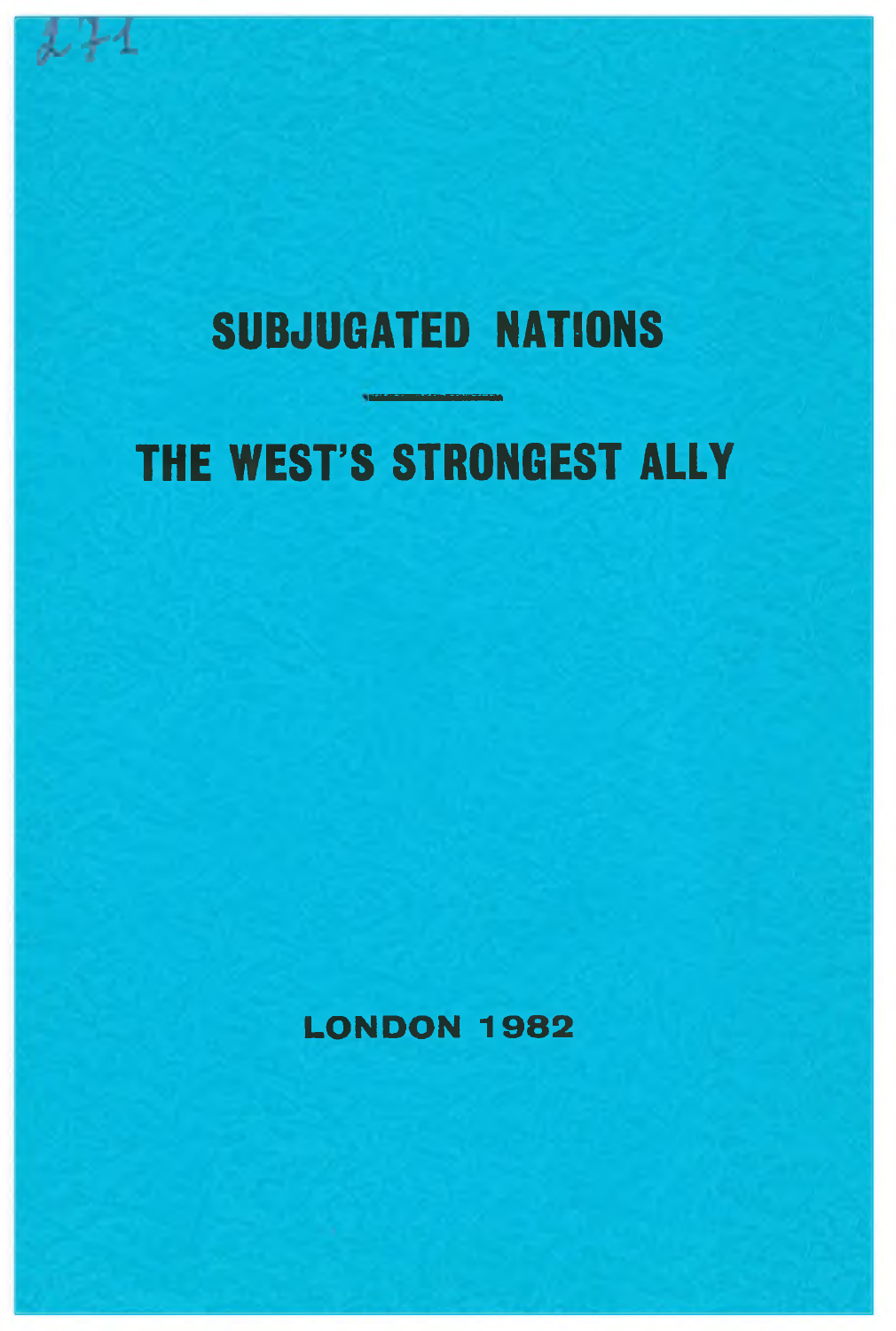### $2 + 1$

### SENATE JOINT RESOLUTION III

Joint resolution providing for the designation of the week following the Fourth of July as "Captive Nations Week".

Whereas the greatness of the United States is in a large part attributable to its having been able, through the democratic process, to achieve a harmonious national unity of its peoples, even though they stem from the most diverse of racial, religious, and ethnic backgrounds; and

Whereas this harmonious unification of the diverse elements of our free society has led the people of the United States to possess a warm understanding and sympathy for the aspirations of peoples everywhere and to recognize the natural interdependency of the peoples and nations of the world; and

Whereas the enslavement of a substantial part of the world's population by Communist imperialism makes a mockery of the idea of peaceful coexistence between nations and constitutes a detriment to the natural bonds of understanding between the people of the United States and other peoples; and

Whereas since 1918 the imperialistic and aggressive policies of Russian Communism have resulted in the creation of a vast empire which poses a dire threat to the security of the United States and of all the free peoples of the world; and

Whereas the imperialistic policies of Communist Russia have led, through direct and indirect aggression, to the subjugation of the national independence of Poland, Hungary, Lithuania, Ukraine, Czechoslovakia, Latvia, Estonia. White Ruthenia, Rumania, mainland China, Armenia, Azerbaijan, Georgia, North Korea, Albania, Idel-Ural, Tibet, Cossackia, Turkestan. North Vietnam, and others; and

Whereas these submerged nations look to the United States, as the citadel of human freedom, for leadership in bringing about their liberation and independence and in restoring to them the enjoyment of their Christian, Jewish, Moslem, Buddhist, and other religious freedoms, and of their individual liberties; and

Whereas it is vital to the national security of the United States that the desire for liberty and independence on the part of the peoples of these conquered nations should be steadfastly kept alive; and

 $-1 -$ 

**INFORMATION SERVICE**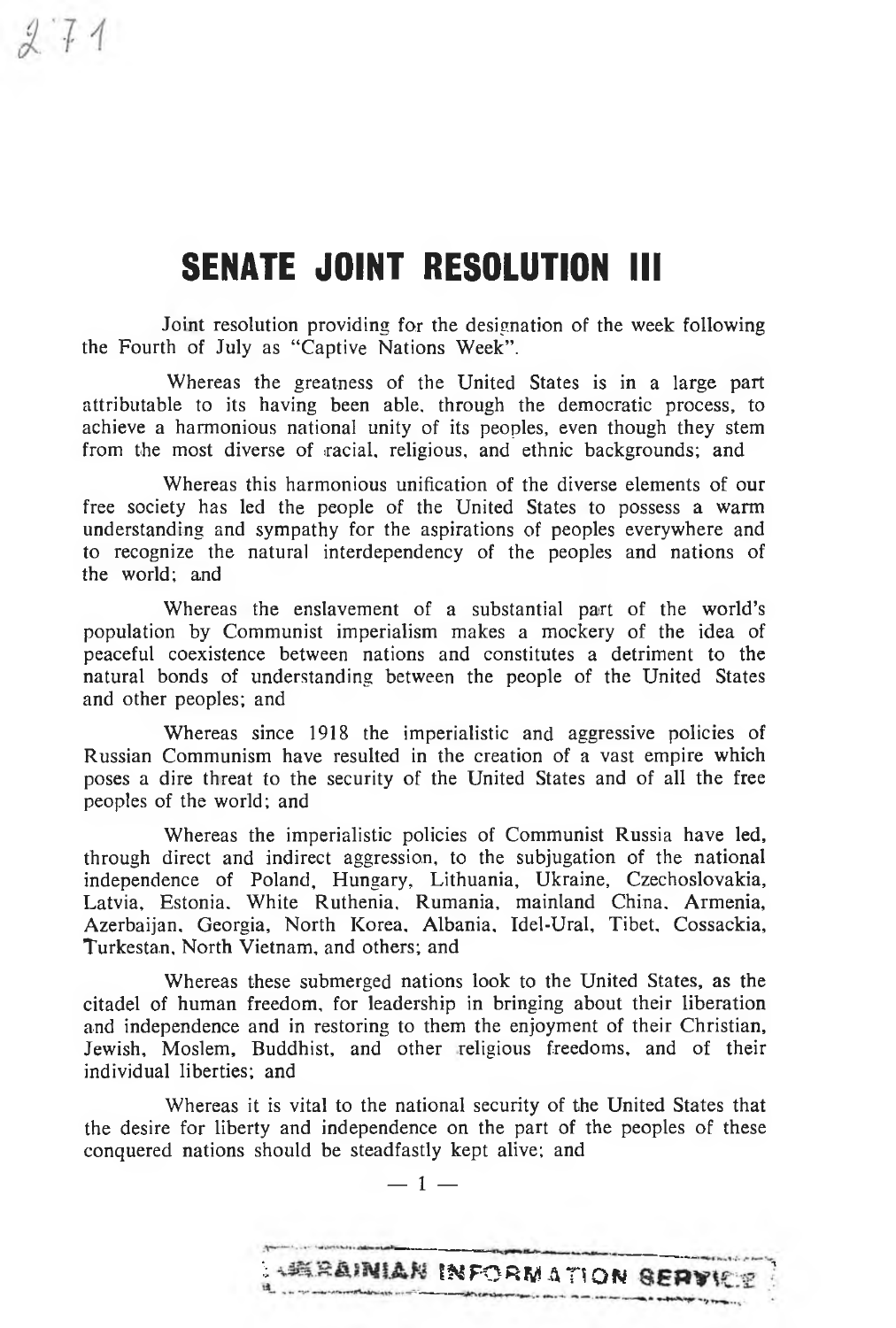Whereas the desire for liberty and independence by the overwhelming majority of the people of these submerged nations constitutes a powerful deterrent to war and one of the best hopes for a just and lasting peace; and

Whereas it is fitting that we clearly manifest to such peoples through an appropriate and official means the historic fact that the people of the United States share with them their aspirations for the recovery of their freedom and independence: Now, therefore, be it

Resolved by the Senate and House Representatives of the United States in Congress assembled, that the President is authorized and requested to issue a proclamation on the Fourth of July, 1959, declaring the week following such a day as "Captive Nations Week" and inviting the people of the United States to observe such week with appropriate ceremonies and activities. The President is further authorized and requested to issue a similar proclamation on each succeeding Fourth of July until such time as freedom and independence shall have been achieved for all the captive nations of the world.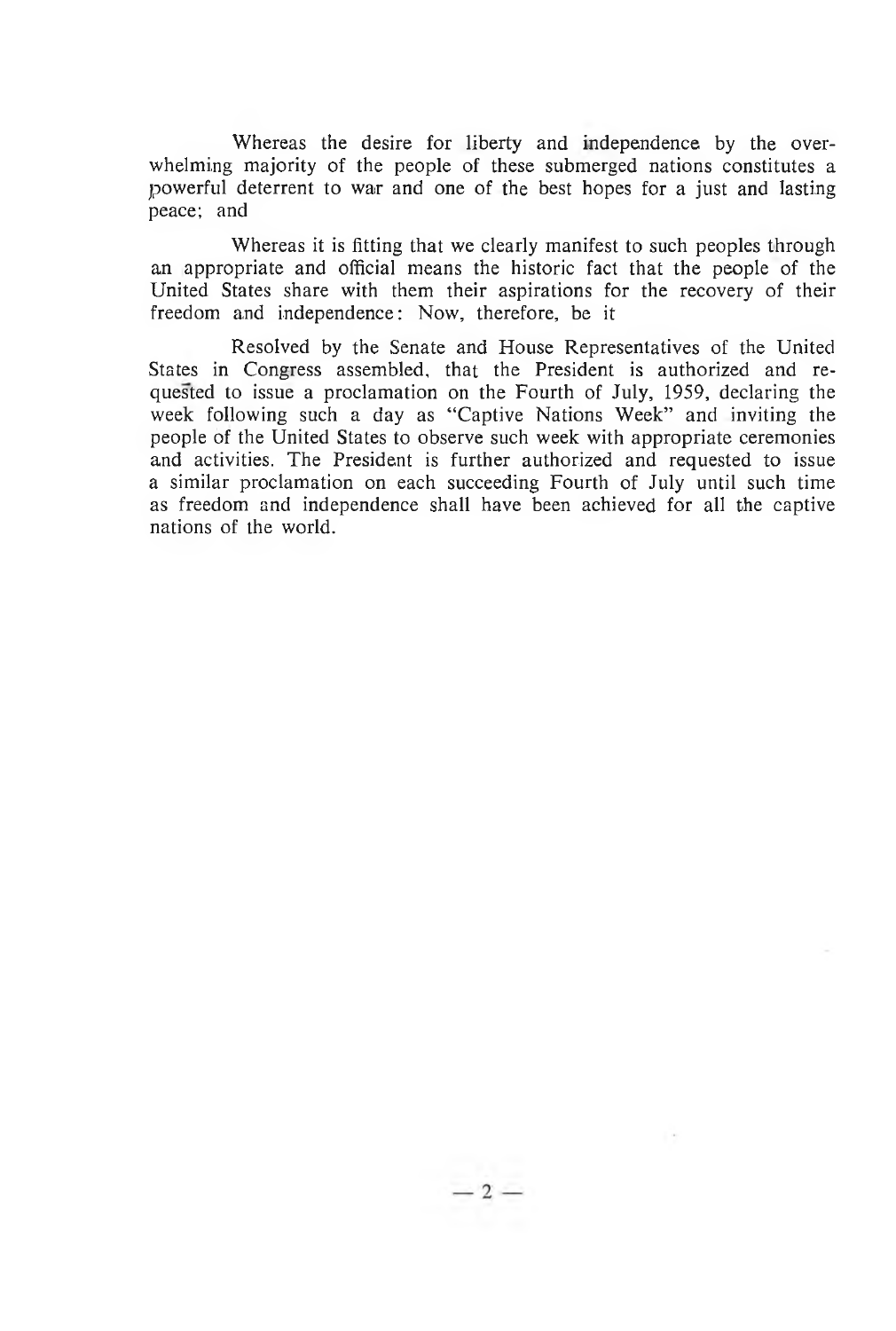## DECLARATION ON THE GRANTING OF INDEPENDENCE TO COLONIAL COUNTRIES AND PEOPLES

The General Assembly of the United Nations, on 14 December 1960, adopted by an overwhelming majority of votes a "Declaration on the Granting of Independence to Colonial Countries and Peoples" in which it solemnly proclaimed "the necessity of bringing to a speedy and unconditional end colonialism in all its forms and manifestations".

The Declaration reaffirms major principles in the United Nations Charter concerning fundamental human rights and the self-determination of peoples. It calls for immediate measures to transfer all powers to the peoples of the colonial territories and for an end to all armed action or repressive measures against them.

By recognizing the "passionate yearning for freedom in all dependent peoples and the decisive role of such peoples in the attainment of their independence" the United Nations gave fresh impetus to the historic development which during the life of the Organization has seen scores of dependent territories gain sovereign independence and many others advance to the threshold of statehood.

The full text of the Declaration follows. The General Assembly,

*Mindful* of the determination proclaimed by the peoples of the world in the Charter of the United Nations to reaffirm faith in fundamental human rights, in the dignity and worth of the human person, in the equal rights of men and women and of nations large and small and to promote social progress and better standards of life in larger freedom,

*Conscious* of the need for the creation of conditions of stability and wellbeing and peaceful and friendly relations based on respect for the principles of equal rights and self-determination of all peoples, and of universal respect for, and observance of, human rights and fundamental freedoms for all without distinction as to race, sex, language or religion,

*Recognizing* the passionate yearning for freedom in all dependent peoples and the decisive role of such peoples in the attainment of their independence,

*Aware* of the increasing conflicts resulting from the denial of or impediments in the way of the freedom of such peoples, which constitute a serious threat to world peace,

*Considering* the important role of the United Nations in assisting the movement for independence in trust and non-self-goveming territories,

 $-3-$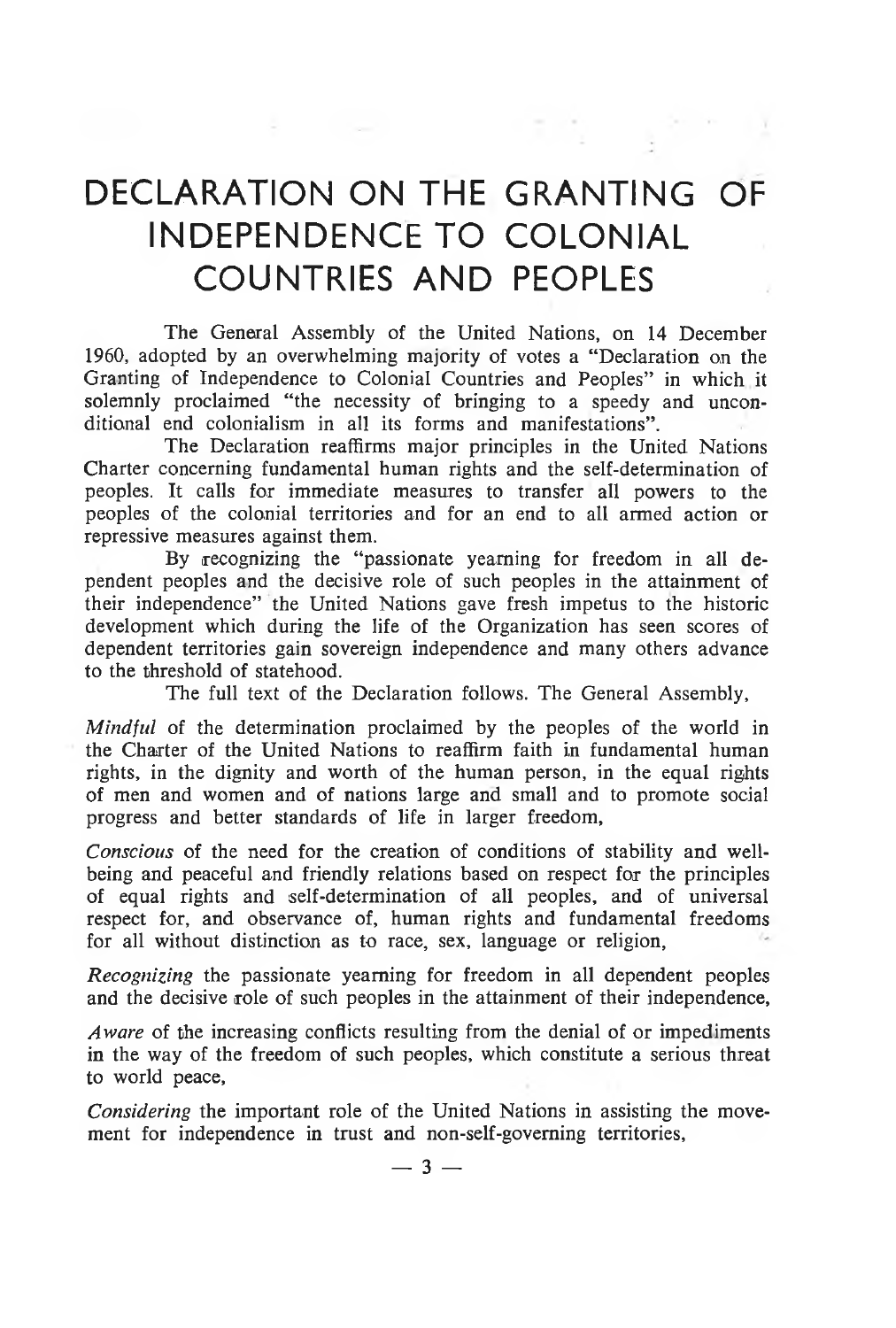*Recognizing* that the peoples of the world ardently desire the end of colonialism in all its manifestations,

*Convinced* that the continued existence of colonialism prevents the development of international economic cooperation, impedes the social, cultural and economic development of dependent peoples and militates against the United Nations ideal of universal peace,

*Affirming* that peoples may, for their own ends, freely dispose of their natural wealth and resources without prejudice to any obligations arising out of international economic co-operation, based upon the principle of mutual benefit, and international law,

*Believing* that the process of liberation is irresistible and irreversible and jthat, in order to avoid serious crises, an end must be put to colonialism and all practices of segregation and discrimination associated therewith,

*Welcoming* the emergence in recent years of a large number of dependent territories into freedom and independence, and recognizing the increasingly powerful trends towards freedom in such territories which have not yet attained independence,

*Convinced* that all peoples have an inalienable right to complete freedom, the exercise of their sovereignty and the integrity of their national territory,

*Solemnly proclaims* the necessity of bringing to a speedy and unconditional end colonialism in all its forms and manifestations;

And to this end *Declares* that:

1. The subjection of peoples to alien subjugation, domination and exploitation constitutes a denial of fundamental human rights, is contrary to the Charter of the United Nations and is an impediment to the promotion of world peace and co-operation.

2. All peoples have the right to self-determination; by virtue of that right they freely determine their political status and freely pursue their economic, social and cultural development.

3. Inadequacy of political, economic, social or educational preparedness should never serve as a pretext for delaying independence.

4. All armed action or repressive measures of all kinds directed against dependent peoples shall cease in order to enable them to exercise peacefully and freely their right to complete independence, and the integrity of their national territory shall be respected.

5. Immediate steps shall be taken, in trust and non-self-governing territories or all other territories which have not yet attained independence, to transfer all powers to the peoples of those territories, without any conditions or reservations, in accordance with their freely expressed will and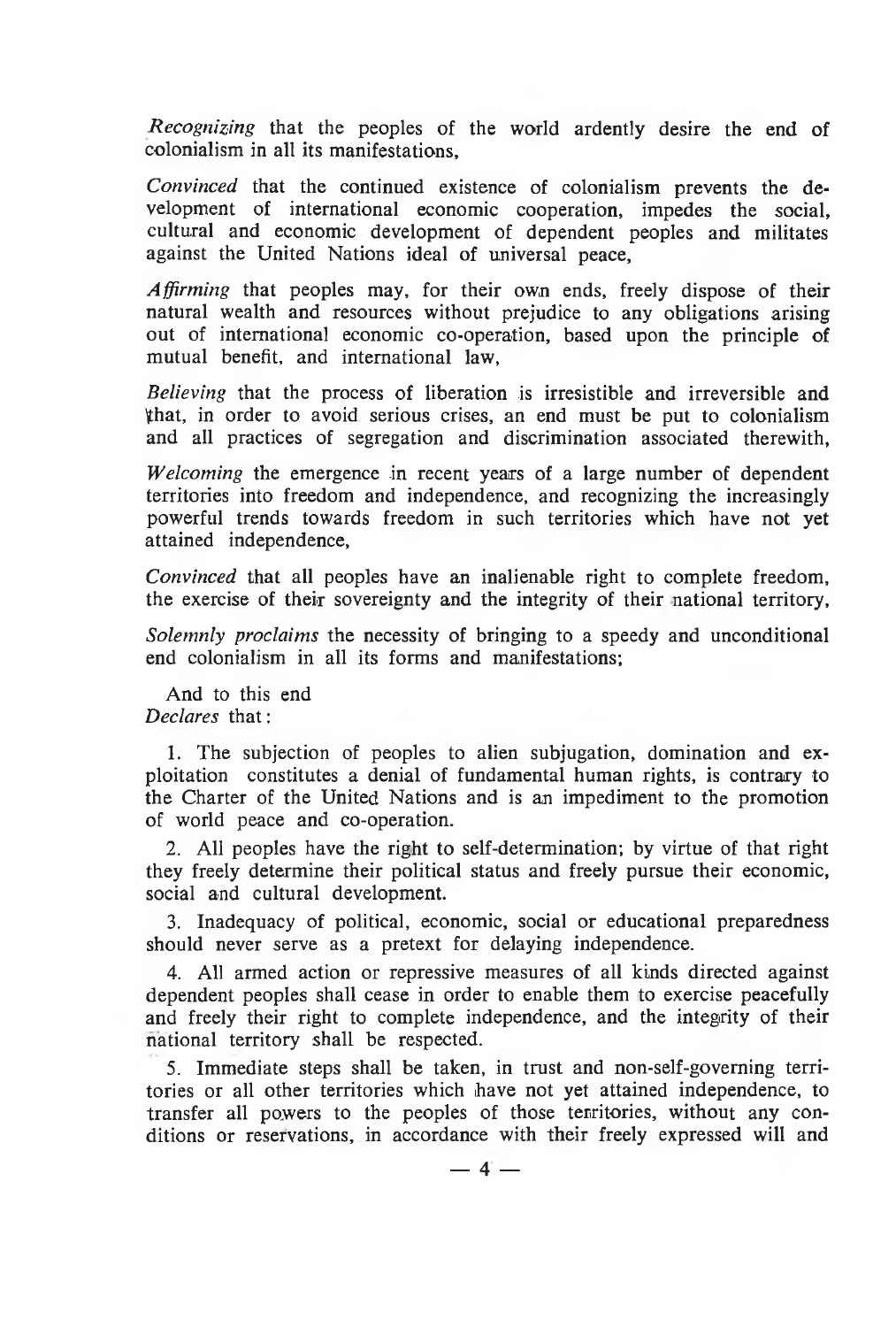desire, without any distinction as to race, creed or colour, in order to enable them to enjoy complete independence and freedom.

6. Any attempt aimed at the partial or total disruption of the national unity and the territorial integrity of a country is incompatible with the purpose and principles of the Charter of the United Nations.

7. All States shall observe faithfully and strictly the provisions of the Charter of the United Nations, the Universal Declaration of Human Rights and the present Declaration on the basis of equality, non-interference in the internal affairs of all States and respect for the sovereign rights of all peoples and their territorial integrity.

 $-5-$ 

 $-24.16<sup>-1</sup>$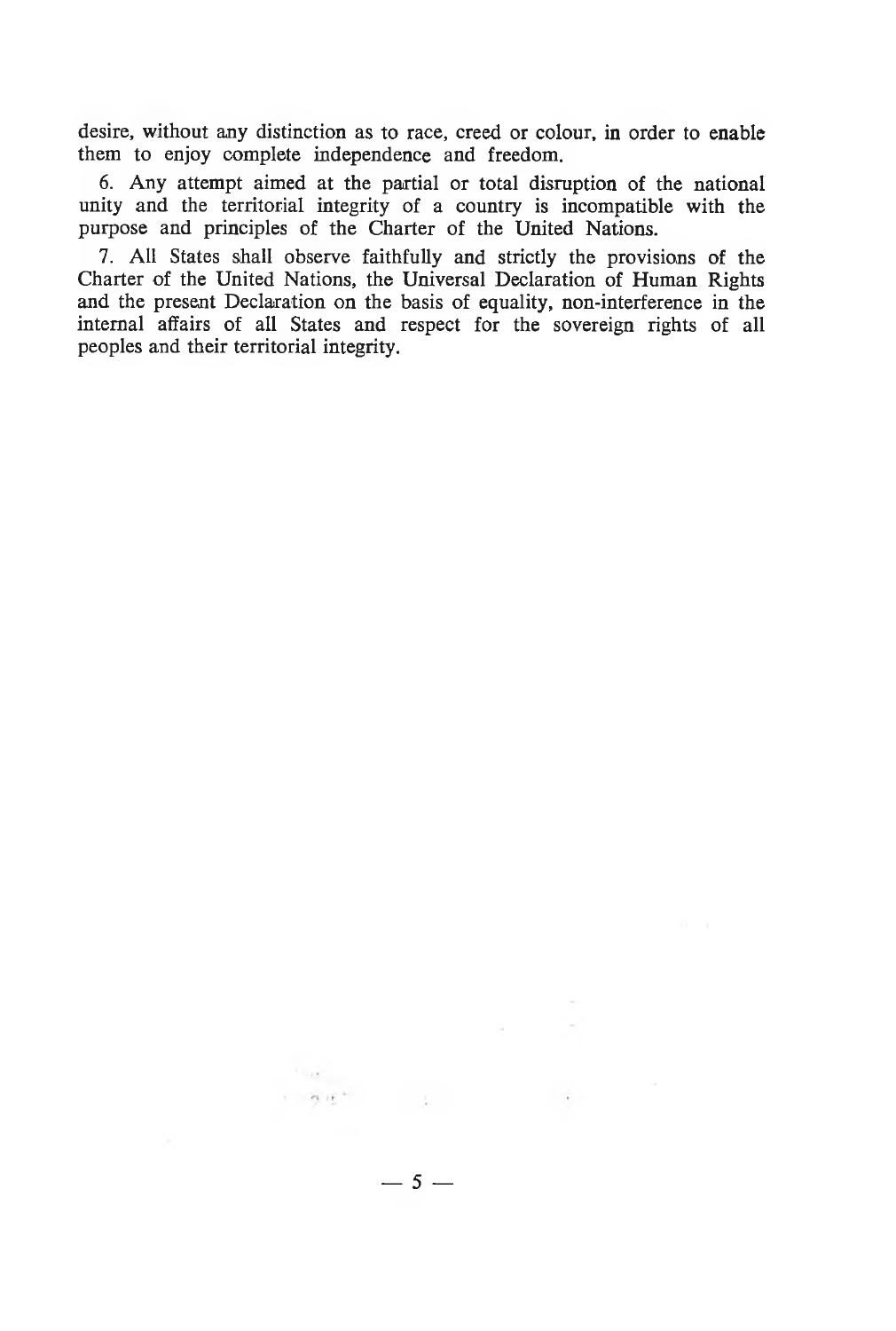### **CAPTIVE NATIONS WEEK 1982**

 $\frac{1}{2}$   $\frac{1}{2}$ 

 $\mathcal{Z}$ 

*By the President of the United States of America*

#### **A Proclamation**

During the past year, we have witnessed another tragic demonstration of the failure of tyranny to compete with the principles of freedom. The imposition of martial law in Poland on December 13, 1981, served as a bitter reminder that the quest for freedom and self-determination can only be restrained by force. It clearly demonstrated the moral bankruptcy of a system which has been unable to earn the support of its population after more than 35 years in power.

The same repression imposed on the Polish people is evidenced in various ways in other captive nations dominated by foreign military power and an alien Marxist-Leninist ideology. The brutal suppression of sovereignty in Afghanistan and the bondage of the captive peoples of Eastern Europe continue. Among the oppressed we must also count the peoples of many nationalities within the Soviet Union itself; they are victims of long decades of repression.

Twenty-three years ago, by a joint resolution approved July 17, 1959, (73 Stat. 212), the Congress authorized and requested the President to proclaim the third week in July as Captive Nations Week.

This week offers Americans an opportunity to honor our Nation's founders whose wisdom and commitment to self-determination and liberty have guided this country for more than 200 years. Let us once again reaffirm our faith that the aspiration for freedom will ultimately prevail over the rule of force and coercion which denies human rights to so many other parts of the world today.

NOW, THEREFORE, I, RONALD REAGAN, President of the United States of America, do hereby designate the week beginning July 18, 1982, as Captive Nations Week.

I invite the people of the United States to observe this week with appropriate ceremonies and activities and to reaffirm their dedication to the ideals which unite us and inspire others.

IN WITNESS WHEREOF, I have hereunto set my hand this 19th day of July, in the year of our Lord nineteen hundred and eighty-two, and of the Independence of the United States of America the two hundred and seventh.

*Ronald Reagan*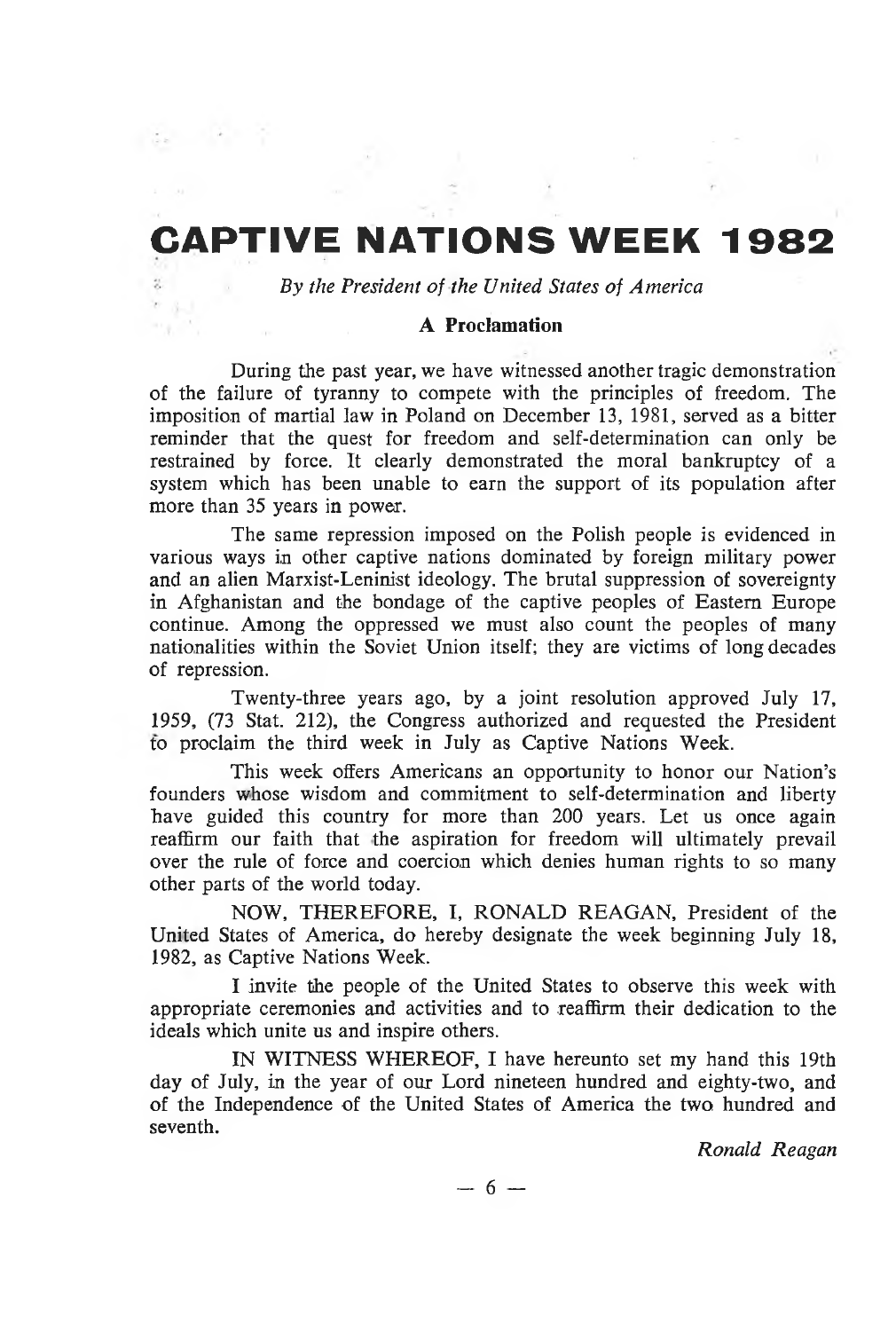## Remarks of the President at Signing Ceremony for Captive Nations Week Proclamation

The Rose Garden July 19, 1982

11:45 A.M. EDT

THE PRESIDENT: Thank you very much. Thank you. I heard all that applause that you were getting. I almost didn't come out. (Laughter).

Six weeks ago when I visited our friends and allies in Europe, I found a warm response to this nation's call for a global campaign for freedom. Our straightforward criticism of totalitarian regimes and our willingness to promote the ideals of individual liberty and representative government struck a responsive chord among Europeans and I believe many other millions of people around the globe.

Yet, even as I expressed our confidence that the ideals of freedom and the aspiration of self-government would ultimately triumph over those who wished to subordinate the individual to the state, I was confronted with the hard evidence of just how difficult this struggle will be.

In Berlin, a grey, grim monument of steel and stone stands as a reminder of those whose self-proclaimed goal is the domination of every nation on earth.

The tragedy of our time is that this goal has been widely achieved. Throughout the Baltic States, Eastern Europe and Asia, now in Africa and Latin America, nation after nation has fallen prey to an ideology that seeks to stifle all that's good about the human spirit, even as it attempts to justify communist rule.

This extension of totalitarianism has not come about through popular movement or free elections. It's been accomplished instead by military force or by subversion practiced by a tiny revolutionary cadre whose only real ideal is the will to power.

It hasn't meant, as promised, a new classless society or the dictatorship of the proletariat. It has, instead, meant forced labor and mass imprisonment, famine and massacre, the police state and the knock on the door in the night.

And it's also meant the growth of the largest military empire in the history of the world. An empire whose territorial ambition has sparked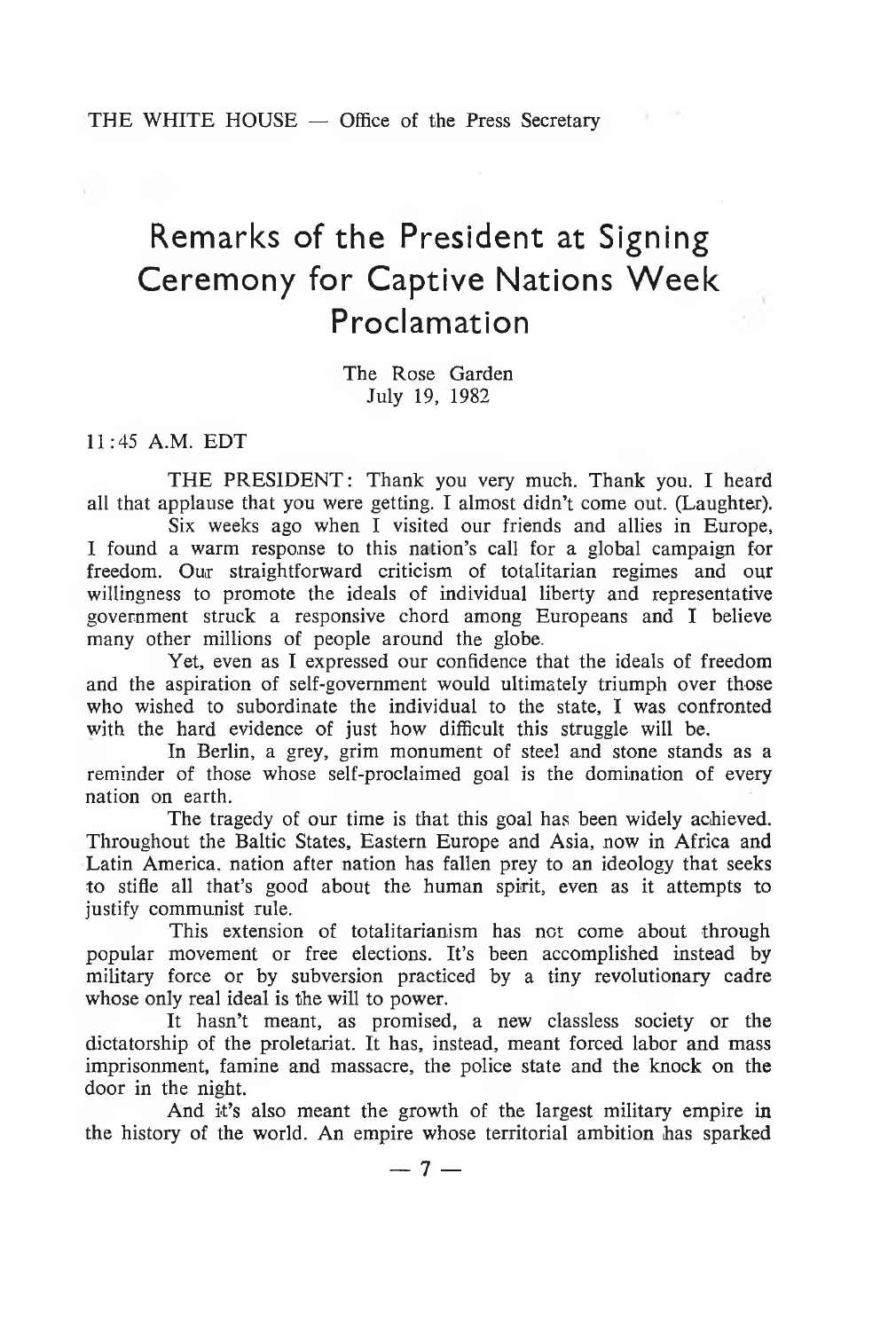a wasteful arms race and whose ideological obsession remains the single greatest peril to peace among the nations.

The ominous growth of this danger, the human suffering that it's caused, is clearly the most important news event of our generation. And it is, as I've said, the tragedy of our time.

In 1959, the Congress of the United States, spurred on by the ruthless and bloody attack in 1956 on the free Hungarian government first decided to commemorate the heroism and fortitude of those living in nations in which the right of self-determination has been denied.

Today, in this Captive Nations Proclamation, and at this first public signing of this proclamation, we keep faith with this tradition and with those to whom it is intended to give hope and moral substance.

Today, we as a nation, also remind ourselves of the preciousness of our own freedom, renew our sacred resolve that someday all the people of the earth will enjoy the God-given rights of free men and women. (Applause.)

We renew especially our hope that those countries of eastern Europe, Asia, Africa and Latin America now under communist domination will someday regain their national sovereignty and, again, enjoy the dignity of their own national traditions. (Applause.)

Since that — since that first Captive Nations Resolution passed by the Congress, we've seen equally distressing examples of the assault on the human spirit. The independent people of Afghanistan are giving their lives resisting aggression of the bloodiest kind. And, again, in Poland, the suppression of the rights of Polish workers, the imprisonment of the leaders of Solidarity. All of this, sustained and directed by Soviet military might, is another tragic chapter in the quest of the Polish people for freedom and national sovereignty.

We in the West must do more than merely decry attacks on human freedom. The nature of this struggle is ultimately one that will be decided, not by military might, but by spiritual resolve and confidence in the future of freedom especially in the face of the decaying and crumbling dreams of Marxism/Leninism. (Applause.)

Lenin advocated resorting to all sorts of stratagems, artifices, maneuvers, illegal methods, evasions and subterfuges. We in the West have at our command weapons far more potent than defeat, deceit and subterfuge. We have the power of truth. Truth that can reach past the stone and steel walls of the police state and create campaigns for freedom and coalitions for peace in communist countries.

How long can one simple fact be ignored or overlooked: that only the totalitarian states mark their borders with walls and barbed wire to keep their people from fleeing the "workers' paradise".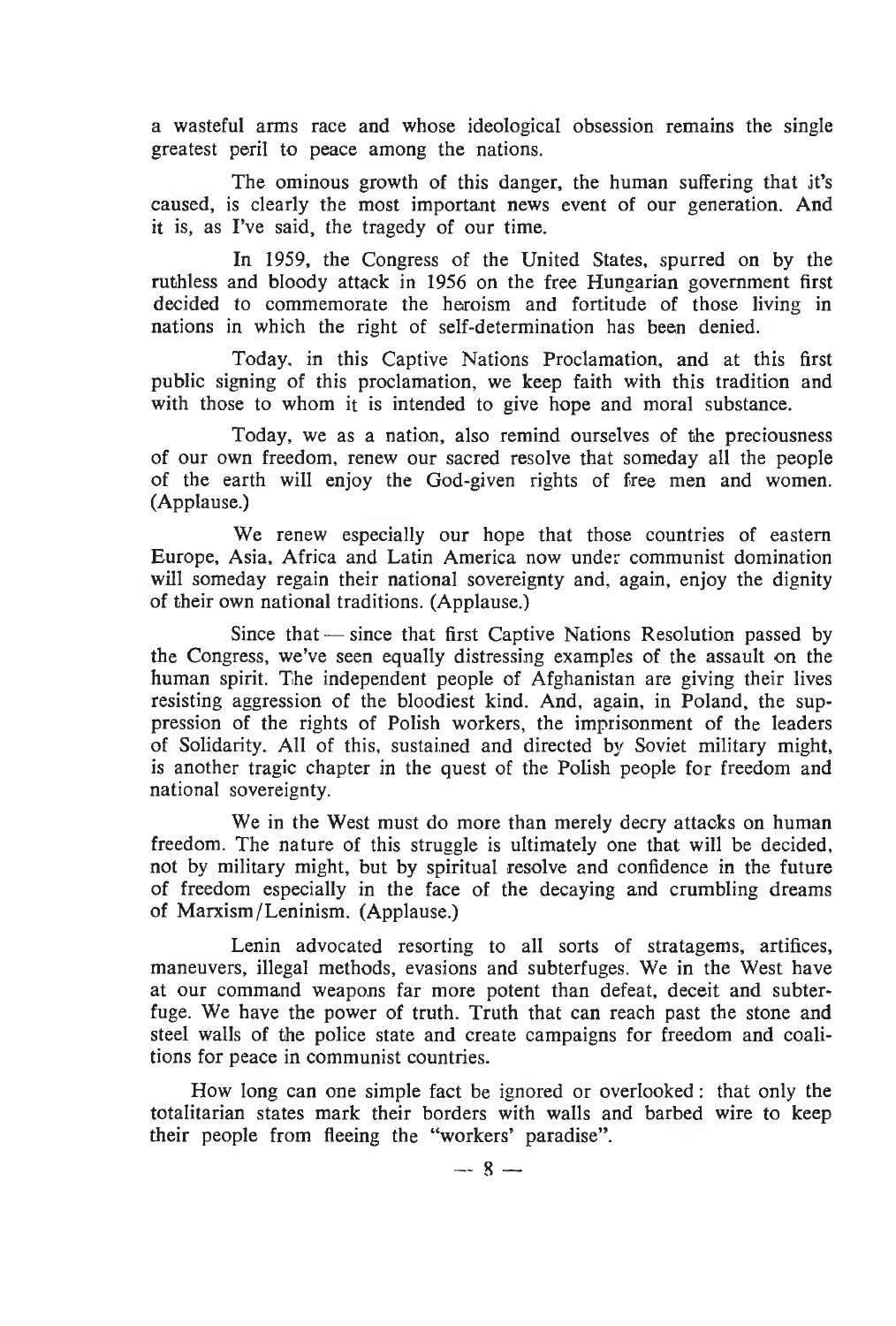Some months ago I received a letter from Solidarity leaders who were in the free world during the crackdown by the ruling military junta. These leaders pointed out that totalitarian regimes can be "eroded only from within by non-violent, popular pressure. Our Polish experience shows how efficient such a drive for change can be. Our adversary is fully aware that our resistance cannot be sustained without a free flow of information and ideas."

These leaders went on to say, "We appeal to you for the same appreciation of the power of ideas and the effectiveness of broadcasting as their carrier In the long run it may prove to be the least expensive and most effective option at your disposal."

Today let me make it clear that we intend to move forward consistent with budgetary requirements with a program to modernize our primary means of international communication, our international radio system. (Applause.) In carrying out this vital element in our forward strategy for freedom we will be redeeming the pledge I made to the American people during the campaign, a pledge deeply felt at the time and deeply felt today. This plan of modernization for a relatively modest expenditure over a number of years will make it easier for millions of people living under communist rule to hear the truth about the struggle for the world going on today between the forces of totalitarianism and freedom.

The sad fact is that the Voice of America, Radio Free Europe, and Radio Liberty have been neglected for many years. Their equipment is old and deteriorating, their programming resources strained. Little has been done to counter the jamming that has intensified in recent years.

The Soviets, I think you should know, spend three to four times more to jam foreign broadcasts than we spend to transmit them. And somebody — we can only speculate as to their identity — perpetrated a devastating bombing of Radio Free Europe and Radio Liberty's headquarters last year.

I want to extend my appreciation to the Congress for agreeing recently to reorganize the management of these international broadcasting channels, and I especially want to urge them today to approve the funds so desperately needed to bring to the people of Cuba through Radio Marti the truth about the struggle between freedom and totalitarianism. (Applause.)

We can fully appreciate the fear of those who do not want the truth to reach the people of the communist world, those who are willing to violate flagrantly the Helsinki Agreements or even to engage in terrorist violence to stifle the truth. For the events in Poland during the last two years show that when given air time and a little breathing space the truth becomes a powerful weapon, one which even the most repressive police states must fear.

— 9 —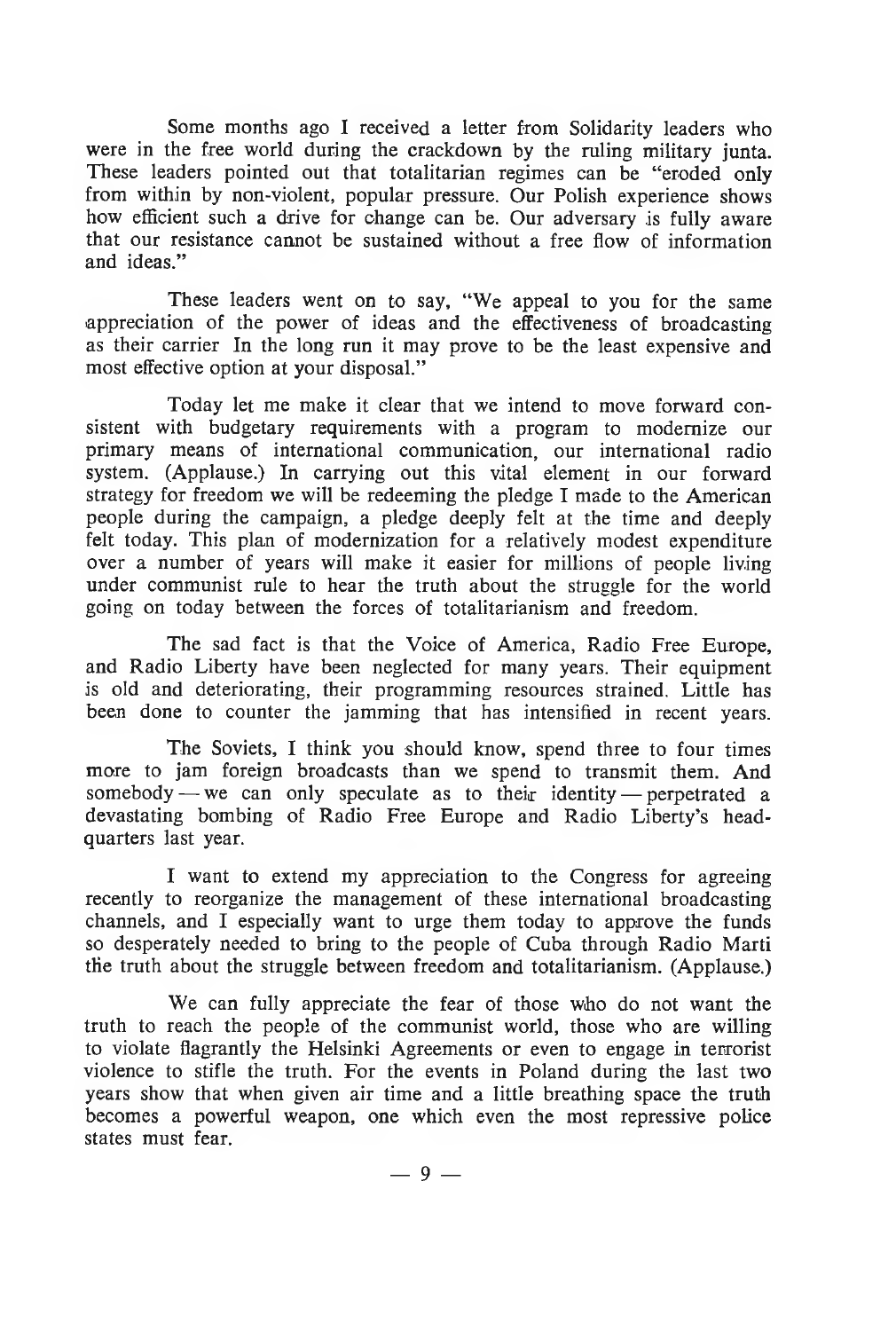We are confident that in Poland, Afghanistan, and in all the Captive Nations the forces of totalitarianism have won only a temporary fleeting victory. Against the appeal of democratic ideas, against the hunger and thirst of men and women who would be free, the threat of martial law, imprisonment, or any of the other artful forms of repression can never win lasting triumph.

In an interview that was published here before his imprisonment Lech Walesa spoke of "the wheat that can grow on the stones," of how brutal repression only seems to strengthen the hope and hunger of those who long for freedom. And he said, "Our souls contain exactly the contrary of what they wanted. They want us, the communist rulers, not to believe in God, and our churches are full. They wanted us to be materialistic and incapable of sacrifices. We are anti-materialistic and capable of sacrifice. They wanted us to be afraid of tanks and of the guns. And instead, we do not fear them at all." (Applause.) The love of liberty, the fire of freedom burns on in Poland just as it bums on among all the peoples of the Captive Nations.

To the leaders of Solidarity, to the people of Poland, to all those who are denied freedom, we send a message today. Your cause is not lost. You are not forgotten. Your quest for freedom lives on in your hearts and in our hearts. (Applause.) God willing, we will see a day when we shall speak together of the joys of freedom and of the wheat that grows on stones. (Applause.)

Now, I better —

Q Mr. President?

THE PRESIDENT: What?

Q "God Bless America," would you sing it with us?

THE PRESIDENT: You will have to start.

(The President joins the assembled in singing "God Bless America".)

THE PRESIDENT: Thank you. (Applause.) Thank you very much.

Now, I am going to sign this before you all catch cold. (Laughter.) (The President signs proclamation. Applause.)

, Thank you all. Thank you very much. Now get in the shade.

11:58 A.M. EDT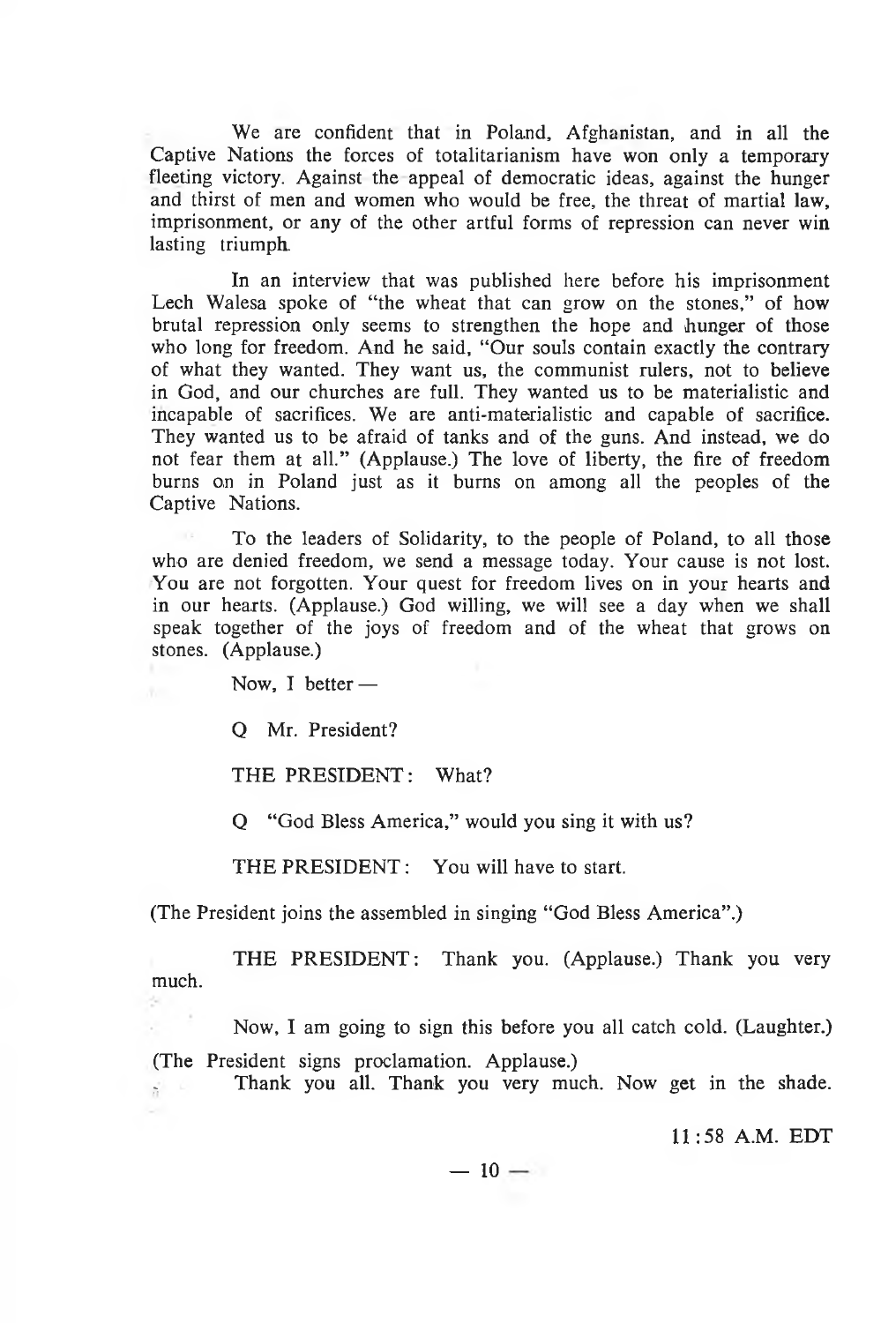# IGNORED ELEMENT IN THE MILITARY **BALANCE**

#### **Politics of the countries of the Free World vis-a-vis the liberation struggle under Soviet Russian** and **communist domination, current trends and future prospects**

I think you would expect me as a practising politician to be realistic. I am sure you would also expect me to present my paper from the perspective of the West European allies. I shall do just that and I shall try to be reasonably brief. The countries of the Free World are primarily concerned, as 'all countries are, with their own economic and security interests. These interests entail encouraging industrial outputs at home and access to markets and war materials overseas, and the stable and favourable international environment for trade with a minimum of tariff barriers and a well-ordered international monetary system. It is well appreciated that adequate security and a strong defence are prerequisites for national prosperity and the preservation of democracy. However, as you need no reminding, there is a great reluctance to make the sacrifices that a strong national defence entails. For example, there is growing concern in Western Europe at what is perceived by public opinion as a dangerous nuclear arms race. And there are reports and demonstrations, protests in the papers or on television, almost every day. You know as I do that this is no accident. But, these are the facts as they exist. No one, however, has the courage to argue that the nuclear threshold should be raised by increasing expenditure on the conventional forces to match the awesome military preponderance of the Warsaw Pact. This failure to collective will on the part of the nations of the Free World is disturbing and unnecessary. It really is absurd that the Atlantic Alliance, which represents nearly 200 million more people than the Warsaw Pact and whose gross national products total 235 percent more than those of the Eastern Bloc, should find itself in an inferior military position. The trouble is that Western leaders imagine that public opinion in the Free World would never tolerate reduced standards necessary to match the military capability of the Soviet bloc. Sadly, this may be true; but I believe that it is not necessarily true. Very little attempt is made consistently to assess the nature of the threat we face. There is no coherent and systematic argument presented to the Western electorates of the need for defence. The USA to its credit, Mr. Reagan and his administration has sent the armed forces on a course of strengthening and modernization, which is wholly admirable. After the evident humiliations and failures of the Carter years, public opinion is at last glad to see the USA military capability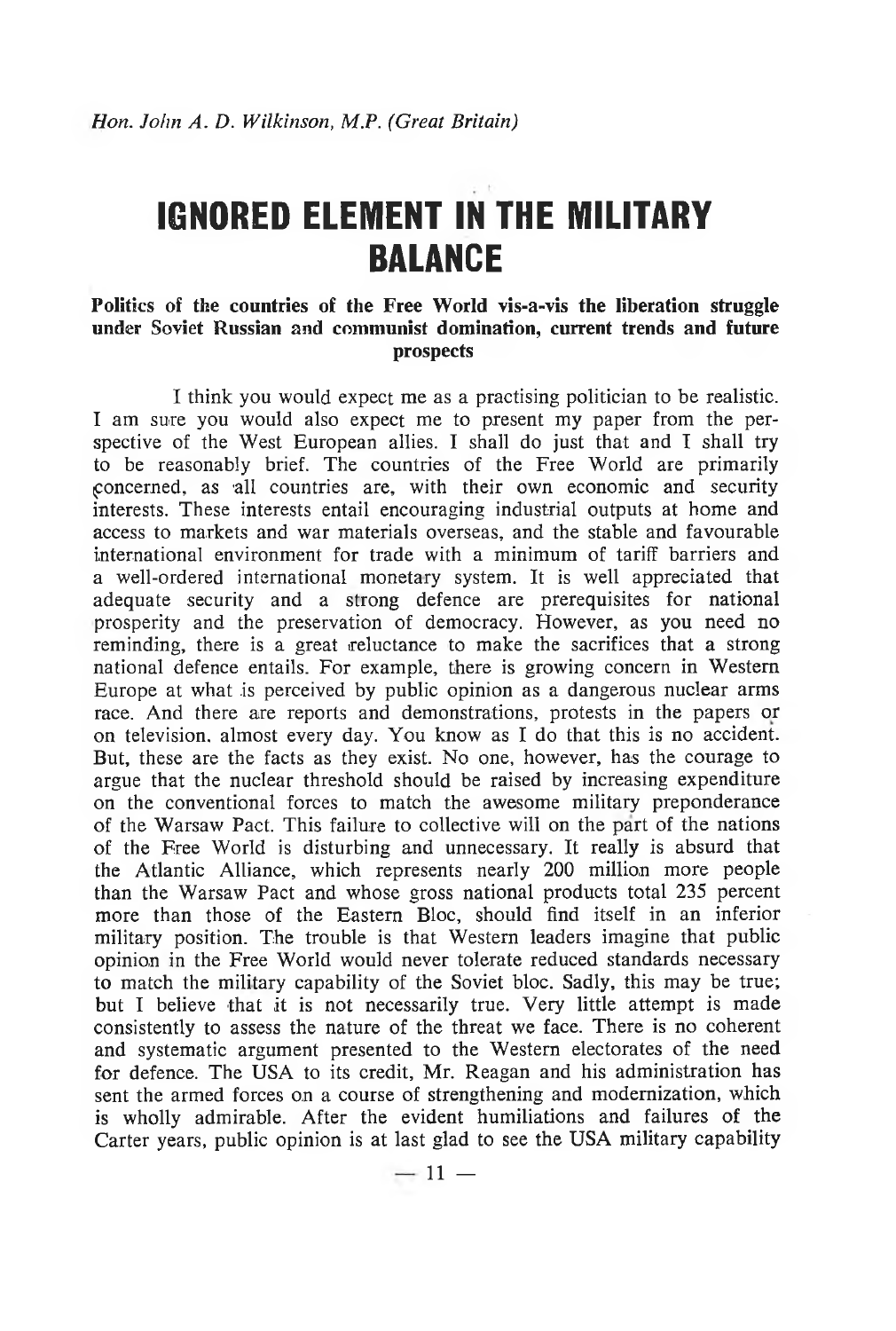restored to the point where American interests and allies in the world are better protected. In Western Europe the same robust and resolute and wholly commendable attitude to defence does not exist. To their credit, however, the governments of the U.K. and France are somewhat justified in claiming that they too fully meet the target agreed by NATO on the increase of defence expenditure of 3% per annum in real terms. But, I would remind you that the measure of their achievement is only a relatively praiseworthy one. The other NATO nations fall far short of this target as Mr. Michael Wilson, M.P. reminded us last night. Furthermore, the target itself is an arbitrary one. It represents more a minimum estimate of what is politically acceptable for the nations of the alliance than the carefully computed military assessment of what is really needed to match the military capabilities of the Warsaw Pact. Governments of the Western world are spending much more than they receive in revenue allowing budget deficits to grow to the dangerous point where funding the government debt is a prime cause for the high level of interest rates, which in turn produce a state of global better-my-neighbour with, of course, the international monetary system suffering and, of course, the gulf between the rich and the poor nations growing, and the world recession deepening. Consequently, governments see reducing expensive defence equipment a cure, as an easy way of cutting government expenditure as a whole without incurring a political odium which would be entailed from trimming over-ambitious social security spending on other federal government spending programmes. As a result, the CIA estimates that although the Soviet Union has an industrial base far from the size of that of the US, the Soviet Union's defence expenditure exceeds that of the USA by some 25 to 45 percent. Even worse, the portion of the defence budget concerned with research and development and the acquisition of new systems is about 75 percent greater in the case of the Soviet Union, since the Soviets devote a much smaller portion of their defence budget on salaries and pensions for military personnel. This imbalance should theoretically be regressed because America's West European NATO allies spend more on defence for all their failings than the very much poorer Warsaw Pact East European "satellite" nations. However, because the Warsaw Pact is totally standardized on Soviet Russian equipment, supplies, and training, it makes much better use of its resources than does NATO which dissipates its precious funds on unnecessary duplication and overlapping of completely national weapon programmes.

A former chairman of NATO's military committee summed up the situation well when he said that the Warsaw Pact is in effect spending twice as much as NATO on research and development and thus is closing the technological gap on which up to now we have relied to redress our almost inevitable numerical inferiority. In other words, we are facing the prospect that quantity may no longer be offset by Western quality. The failure to evolve a genuinely Atlantic and Alliance approach to our security means that the USA will be spending more and more on trying to develop a full

 $-12-$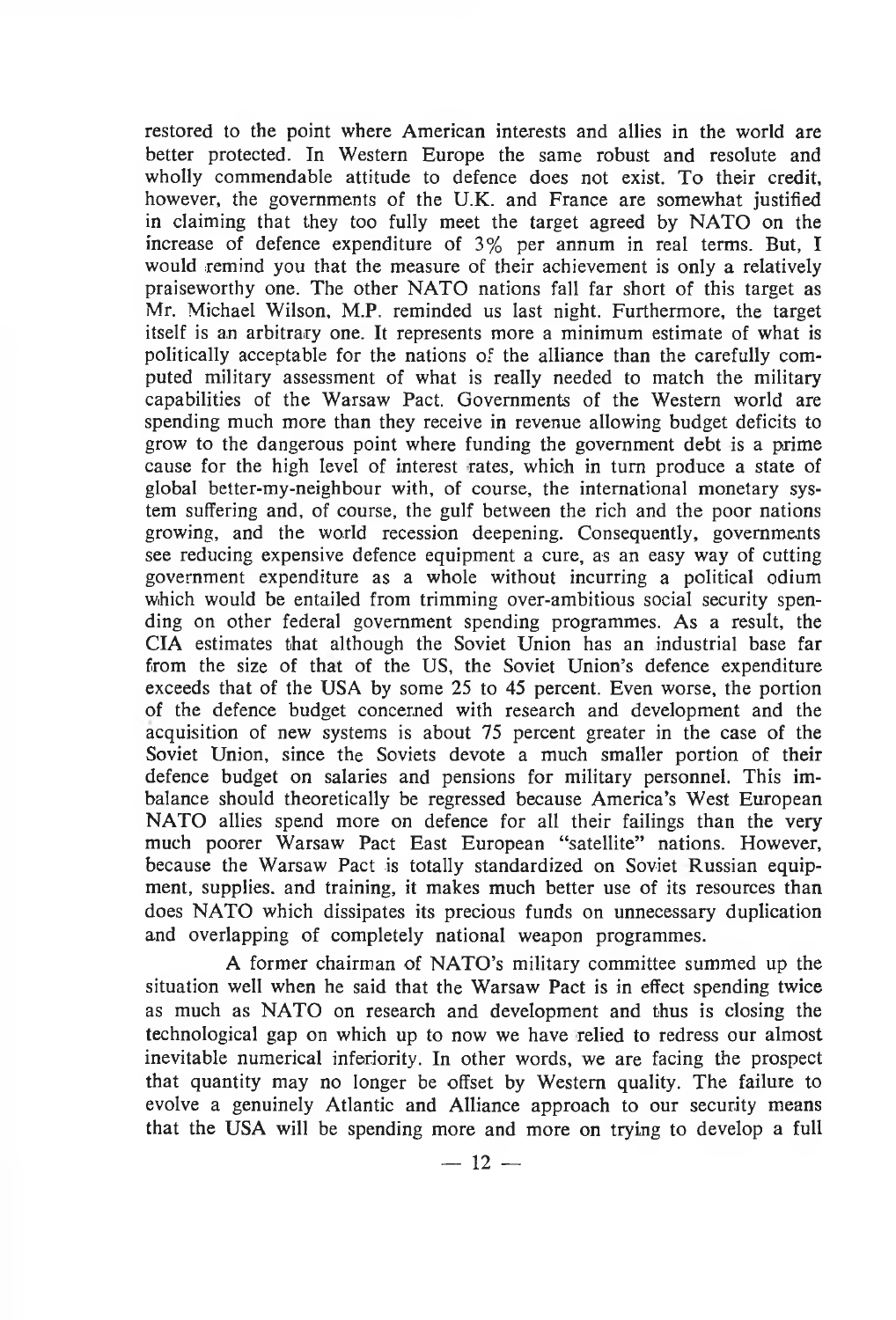range of military systems in a vain attempt to match the Soviet Union. On the other hand. Western Europe which together provides 80% of NATO's forces, will lack the resources either to develop a secure economy or to procure from the US the weapons needed for their joint defence. The reason for this is that the Europeans persist in a disorganized and nationalistic approach to weapon procurement. This is the road to what has been called "the structural disarmament of the West". The formula for unilateral disarmament is totally incredible and the West is presented with the impossible alternative of nuclear suicide or surrender. Surely, therefore, the time has come when the governments of the NATO nations undertake a sustained campaign that explains the truth about Soviet capability and Soviet intentions. The most significant part of that truth is, of course, the truth which has not been told about the Captive Nations, both within the Soviet Union itself and within the East European Soviet "satellite" system and, of course, beyond in areas of the world like Afghanistan, like Angola and Ethiopia, Vietnam etc. *The question of the Captive Nations is, of course, the ignored element in the military balance.* There are all sorts of learned tomes produced concerning the military balance and I've got one here. But, this crude simplistic assessment of military balance is quite misleading without taking into account the potential of the Captive Nations within the Soviet satellite system. And I think we are increasingly bemused as Mr. Stetsko has so rightly explained. We are bemused above all by the nuclear balance and the fear that deterrents may no longer work because of the growing preponderance of Soviet nuclear power. Now if people were made to understand what the potential of the Captive Nations within the Soviet bloc was. then I think they would have a very different perception of the problem. Furthermore, I think there's a moral element to this. What is life under the Soviet Union really like? It should be a continuing, sustained, and thorough process of explanation. We fear that if the Western governments and politicians do this, we will be prejudicing liberation of the Soviet Union. But our whole experience in recent years has been that there never has been reciprocation on the part of the Soviet Union. We really have nothing to lose besides our own freedom, and so we have to face the issues fairly and squarely. On the nuclear question itself we must enlighten people that it was the Western European allies who asked for the deployment of modern theatre nuclear forces by NATO.

The Western European allies have been since 1977 facing a situation in which the Soviet Union has been deploying one new SS-20 a week. 250 now are being deployed, 170 of them on the Western front. We have no comparable system in Western Europe. Our bombers are reaching the end of their line. There is no strategic position more imperative, more necessary fox the Western European nations than that they should permit the deployment of modernized theatre nuclear forces on their soil. Instead, they are bemsued by the second tract of the so-called two-tract NATO decision of December 12, 1979 — the decision to undertake negotiations on limita-

 $-13 -$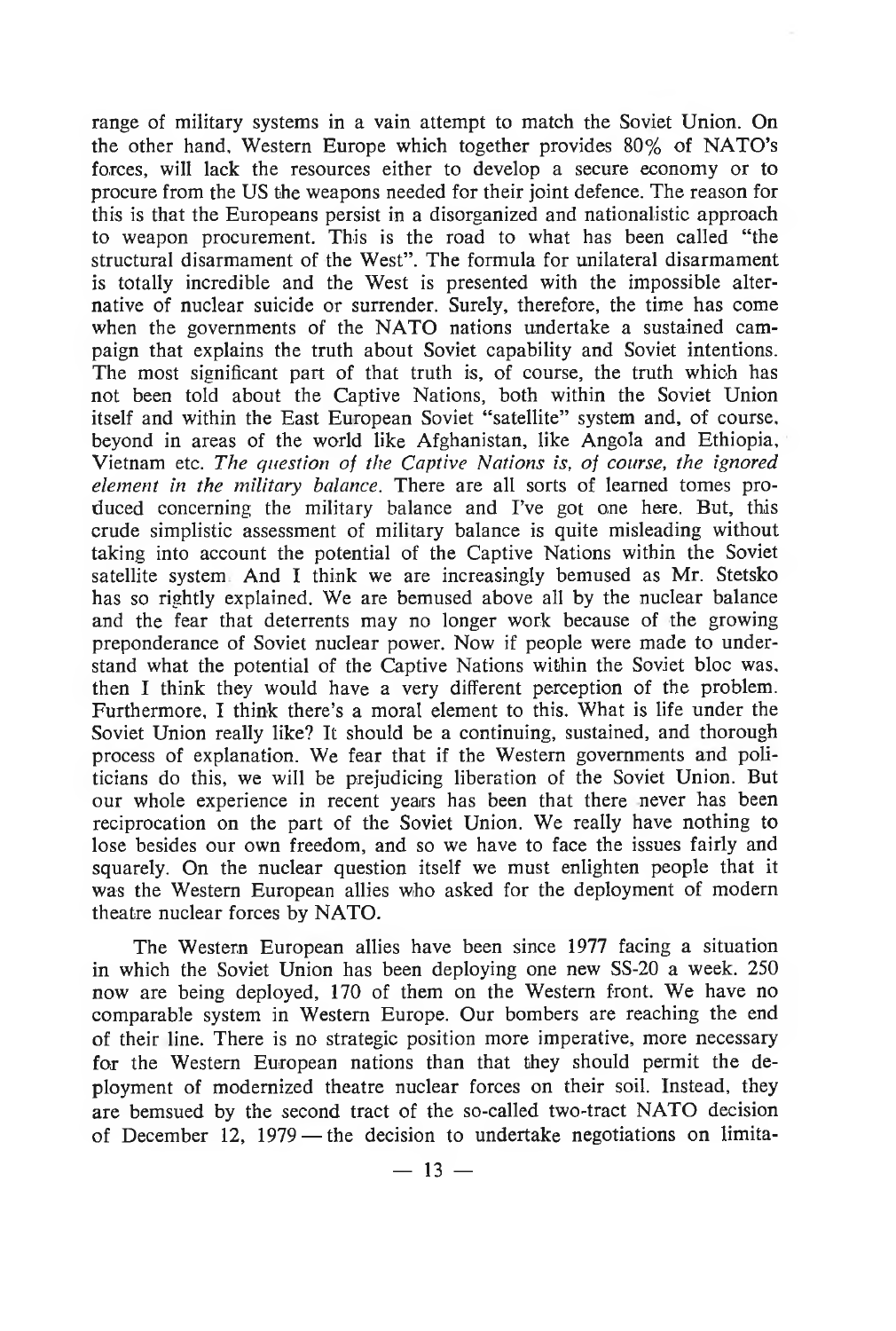lions with the Soviets. While the US administration has agreed to this, the process is to begin on the 20th of November, but it should not be allowed to become a process whereby the long-term Soviet aim of the nuclear freezone in central Europe should become allowed. In nuclear terms it really would be fatal because, of course, the SS-20 rockets of the Soviet Union even deployed East of the Ural Mountains could hit targets throughout Western Europe, whereas the cruise missiles and the Pershing II rockets just don't have that range. So as far as I'm concerned, there is nothing really to talk about until the Western nations have acquired equivalence.

Then, there is the whole question of linkage. The new US administration, to its credit, has thrown out the idea that there should be no linkage between the behaviour of the Soviet Union and the West's attitude to arms control. We must be quite firm and adamant in our insistence that we will judge the Soviets by their behaviour. Our response in the arms control field should match their deployment of weapons and should take into consideration their behaviour towards the subjugated peoples within the Soviet Union itself, within the Eastern European satellites, and within the communist countries which they dominate. Once the canopy of Soviet imperialism begins to become broken down and the principle of self-determination is restored and the military threat to neighbouring countries is diminished, then, of course, is the time for the West to undertake a genuine process of disarmament. To conclude, the prospects and trends in the politics of the Free World vis-a-vis the liberation struggle of nations under communist and Soviet domination are not promising ones. Just to go through the list very briefly for West European countries, Belgium has just seen the fall of its 5th government in three years. Holland has just seen the restoration of a coalition — extremely shaky. It's still a wide open question. The Danes have a social-democratic government which is not exactly strong on defence. The Norwegians have a more conservative government and Norwegian statements on defence have been much stronger. Their defence expenditure has grown, but it is a minority conservative government. France, under socialist leader Miterrand, seems to have a more robust attitude, since the French have a great sense of national pride, they are realists, even if at times their perception of their own national interest is not the same as the Alliance's interest. Nonetheless, France is spending a lot on defence, and even though there are four communist ministers in the government, they do not appear to have much influence on French foreign affairs, and Mitterand has been quite clear that he wishes to see nuclear deployment by the NATO countries before there is any arms control. West Germany's position is much more problematical and far more serious because the SPD, the senior partner in the ruling coalition, has been more and more infiltrated by the left. Chancellor Schmidt's position is uncertain. He is a rather sick man, it would appear, and the struggle for democracy has taken a toll on him, personally. The position of the SPD is one that should worry the West, because undoubtedly it's becoming more neutralist, more pacifist,

 $-14-$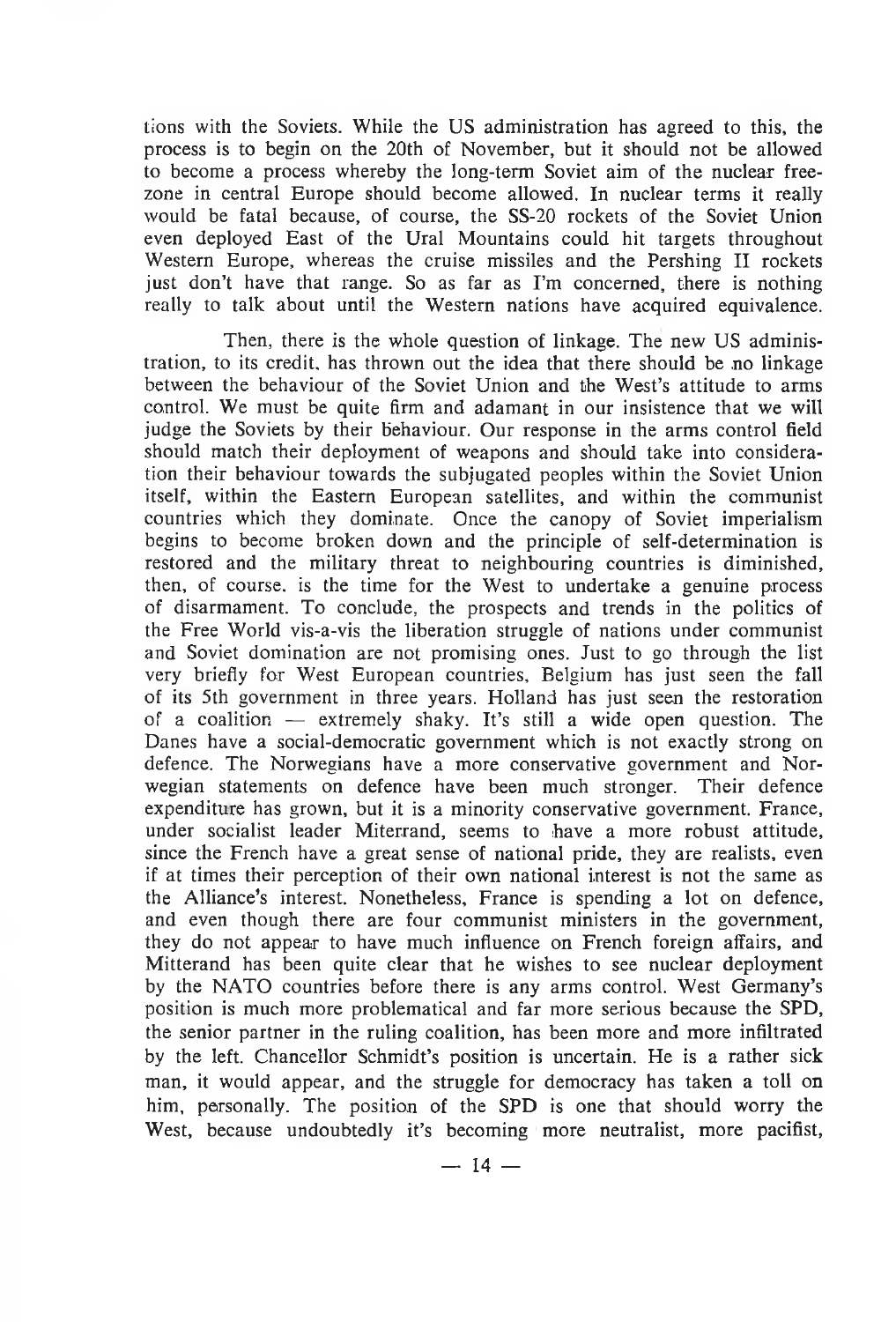more unilateralist. Italy has its economic problems; governments seem to succeed each other very quickly. There is a terrorist problem there of greater proportions and I wouldn't doubt if attempts are being seriously made by the Soviet bloc to destabilize Italy; and I just commend the fact that the Italians have been firm on the question of nuclear deployment on their soil. Along the Mediterranean, Greece has threatened to withdraw from NATO. Then there is Spain, very politically divided, with a government that is very worrisome about national affairs and defence methods; the country is very fundamentally polarized on the issue of nuclear deployment and it remains to be seen how that process will continue. Portugal shook off the possibility of a communist take-over in that country in the mid-70's with extreme difficulty. It seems to be more stable now, one can never be totally certain. In the United Kingdom, we have for the first time an opposition party in the present Labour Party which has broken the fundamental consensus which has always existed in British foreign and defence policies; their consensus was that the UK would always be a member of the NATO Alliance, that the UK would always permit the stationing of US forces on British soil, the deployment of US nuclear forces on British soil and, of course, the maintenance of the infamous British nuclear intelligence. All those things, apart from the membership in NATO, have been called to question in a new official policy of the increasingly left-dominated Labour Party. As a result, non-Marxists have broken away to form a new Social Democratic party, a centre-left party, and its influence may grow in British politics. Mrs. Thatcher is as robust as ever, but our economic problems have meant that our rhetoric has not been matched by our expenditure on defence.

So, to conclude, at a time when the world faces a global Soviet threat with the Soviet navy transformed from a coastal defence force to an instrument of projecting Soviet communistic power to all comers of the globe, we have an Alliance which is somewhat in disarray. I think those politicians in the West who really know the facts should explain them to their electorates, and no facts I think are more important than those which explain to the peoples of the West what really goes on behind the Soviet Union, how monstrous that tyranny is, how vigorously it must be resisted and *how great a potential exists as yet untapped, for liberation on the part of the peoples of the Captive Nations themselves.*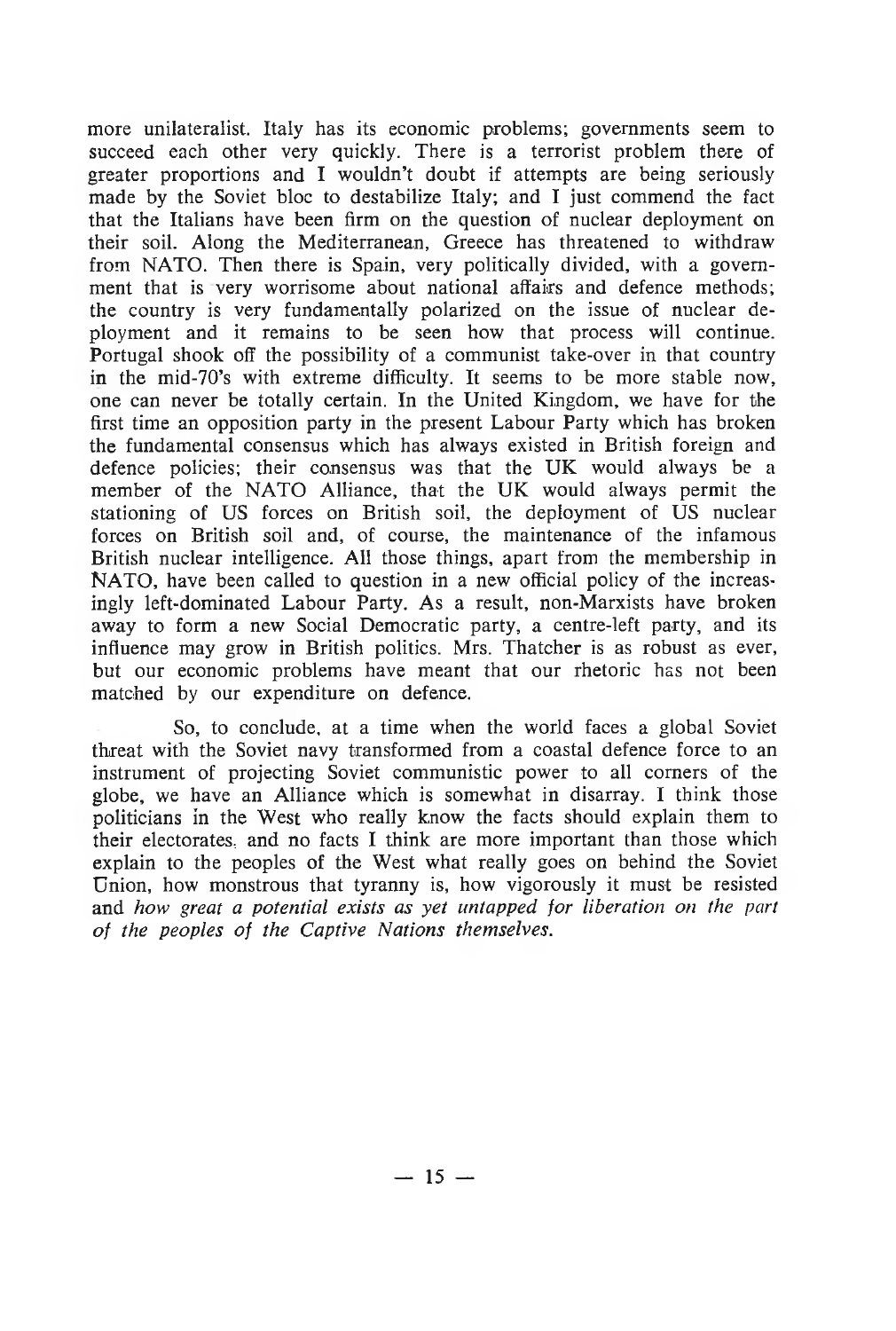## CAPTIVE NATIONS—THE WEST'S STRONGEST ALLY

#### **An address by Major General John K. Singlaub, USA (Ret.) Presented to A Luncheon Commemorating Captive Nations Week Cannon House Office Building, Washington, D.C., 21 July 1982**

Two days ago President Reagan, in an impressive ceremony in the White House Rose Garden, signed a proclamation designating the third week in July as Captive Nations Week. This designation of a special week in honor of those nations which have been subjugated by the Russian and Chinese Communists draws particular attention to the fact that the Communists are the sole imperialists and colonial powers operating during the latter end of the 20th century.

Today, in addition to giving recognition to the hundreds of millions of enslaved peoples of the Captive Nations, we are commemorating the 40th Anniversary of the Ukrainian Insurgent Army. In 1941, shortly after Adolph Hitler betrayed his ally Joseph Stalin and sent his victorious panzer divisions racing across the plains of Russia toward Moscow, the Ukrainian people, feeling they were about to be liberated from years of Russian oppression, declared themselves free and independent. The following year, forty years ago this October the Ukrainian Insurgent Army was created to defend Ukrainian national independence and statehood.

Had the Germans but realized it when they launched "Operation Barbarosa" into the USSR, they had effectively won the war from the moment they entered Soviet territory. The inmates of this giant concentration camp welcomed them as liberators from unbearable oppression. Moscow's slaves, thirsty for freedom, could not believe that the Berlin rulers would be so stupid as not to secure the assistance of natural allies.

The Ukrainians rejected Hitler's demands that the proclamation of independence be revoked and that the Government be dissolved. As a consequence the Ukrainian Insurgent Army was forced to fight a two front war against the two most powerful armies on the continent at the time. Both the Nazi Wehrmacht and Stalin's Red Army had an earned reputation for brutality. Despite these incredible odds the Ukrainian Insurgent Army inflicted heavy casualties on the Nazi armed forces including several senior general officers. After the collapse of Germany the Insurgent Army continued its resistance against the Soviet military and security forces, again, inflicting devastating losses including the death of Marshal of the Soviet Army, Vatutin.

In 1947, two years after the end of World War II, the Soviet Union brought in the armed forces of two of its new satellites, Poland and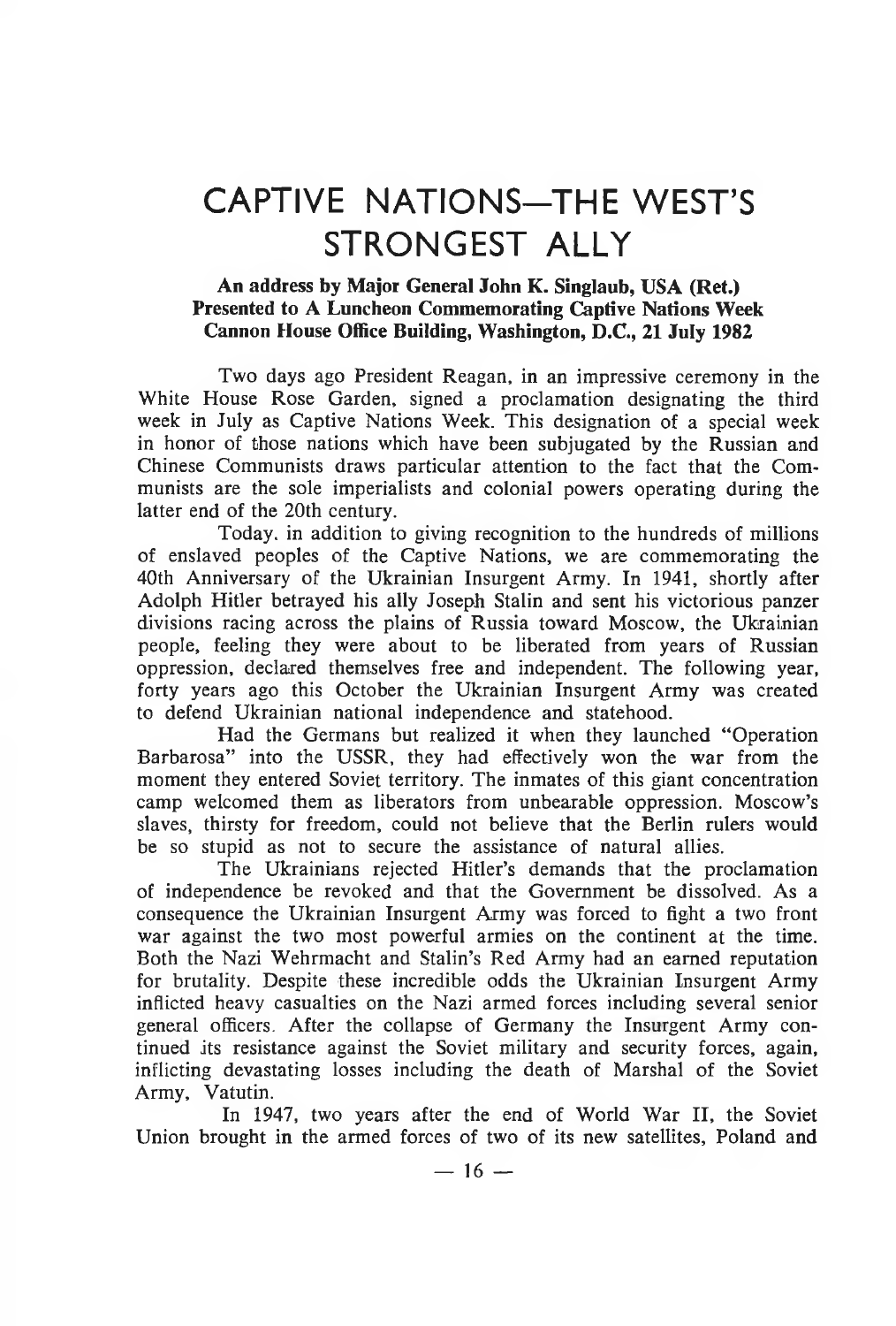Czechoslovakia and the three armies launched a major effort to destroy the tenacious Ukrainian insurgents. By the mid 1950s, one decade after the Ukrainian Insurgent Army was formed, the combined might of the Red Army and its satellites reduced the effectiveness of the insurgent divisions to such an extent that the valiant freedom fighters were forced to go underground.

Today the guns have been silenced in Ukrainia. To some this means that peace has come to that valiant nation. But the peace of surrender has not brought freedom, individual liberty, or independence to the re-enslaved citizens of that blood-stained land. And today, as was the case 40 years ago, that spirit of resistance to Russian oppression beats in the hearts of the grandchildren of the men and women whose courage and valour we honor today. The spirit of Ukrainian resistance, which has served as an inspiration to freedom fighters throughout the world, is still being expressed in the form of dissident writings and actions from all parts of the Soviet Empire and by quiet acts of sabotage and passive resistance inside the 1500 slave labor camps which form the Gulag Archipelago.

Today there are no American Servicemen fighting and dying in any part of the world. Because the guns are silent most Americans today believe that the Nation is enjoying a period of peace. But the facts are that today we are not living in a time of peace. We are in the midst of war. Admittedly it is not a hot war in the conventional sense, but it is a revolutionary, total war. It knows no truce and can only end if one of the antagonistic camps is totally defeated.

In the West as soon as the shooting stops or when diplomacy has prevented the outbreak of a shooting war, we operate under peacetime rules of civilized nations. This we believe to be peace. Unfortunately the USSR and Communist China have a completely different set of rules. According to the rules of Marxism-Leninism, the continuing class struggle means that the Socialist camp is at war with the non-communist world on a continuing basis whether at the shooting or the non-shooting part of the conflict spectrum.

The West and especially its leader the United States, looks at war today to be divided into two separate categories or levels of intensity. The highest level of intensity and the greatest threat to national security and survival is Strategic Nuclear War. At a lower level of violence, with a lower threat to our national security is what is referred to as conventional war. This involves battalions and divisions, artillery and tanks, ships and airplanes using conventional weapons.

The military forces of the United States and many of our Free-World allies are organized, equipped, funded and trained to fight either one or both of these two options. The USSR on the other hand recognizes and employs a third option and considers unconventional or non-shooting, covert war an essential part of the total spectrum of conflict. They are

*mm&m m rokm Arson* s e r v i c e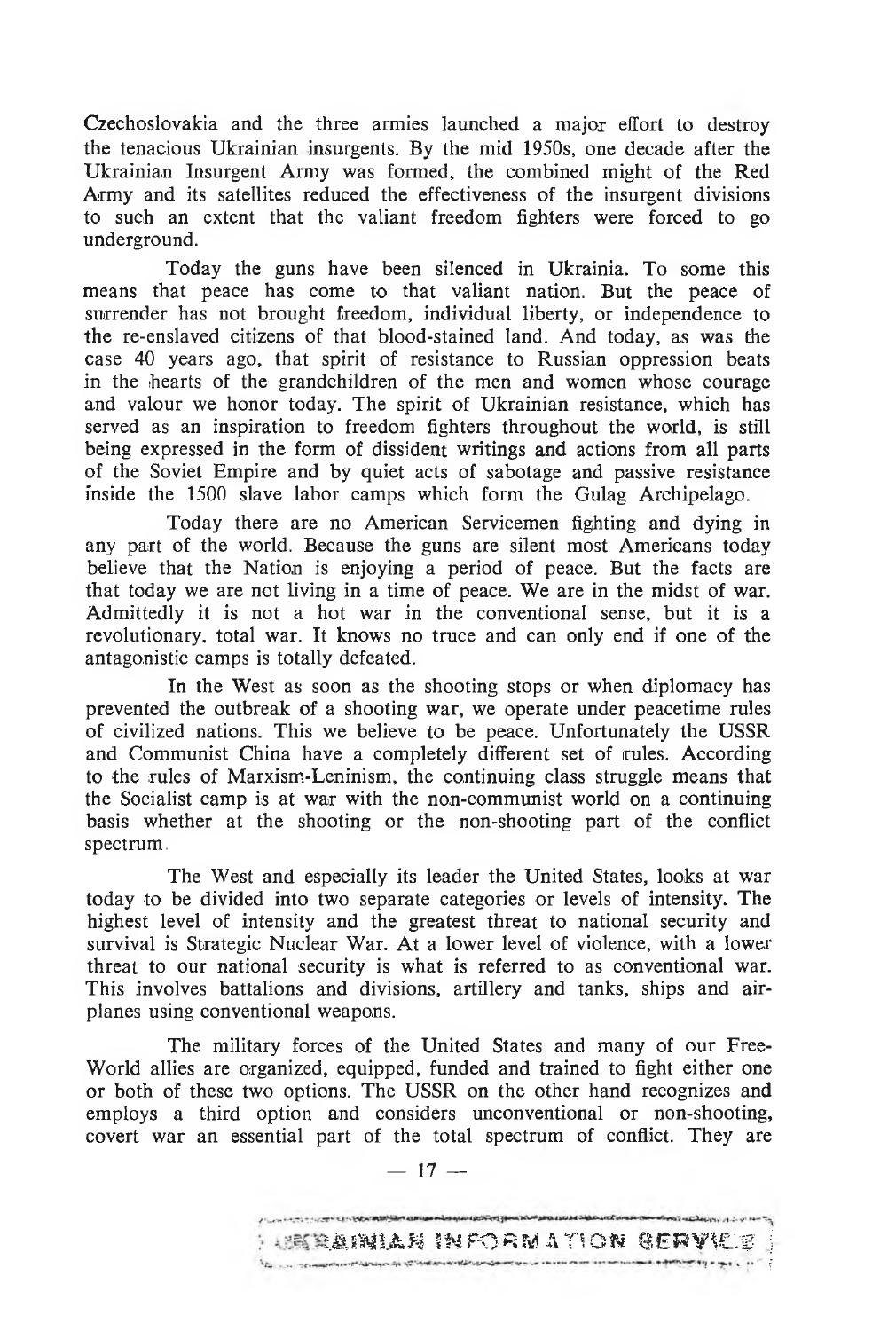organized and trained to use their total national resources, in combination with the so-called "national liberation movements" in the Third World and the Communist Parties in the capitalist nations, in the total conflict with Western Civilization.

This unconventional warfare part of the conflict includes such low-intensity actions as sabotage, terrorism, and guerrilla warfare. It also includes such covert and non-violent activities as subversion, psychological operations, economic warfare, support to dissident groups, disinformation activities, propaganda, and political warfare. The Soviet Union today, acting directly or through their allies, proxies, or surrogates, is heavily engaged in all of these unconventional warfare operations against the Free World. Because they are covert and generally conceal the involvement of the Soviet Union, there is a tendency to pretend that we are not under attack — that we are, in fact, in a period of peace.

It is not surprising, therefore, to find the USSR putting on such a major "Peace Offensive" as a part of its unconventional warfare campaign against the West. The thrust of this Soviet effort is to convince the world that the U.S. plan to modernize its own and the military forces of NATO constitutes an unwarranted initiation of an arms race which disrupts the peace of détente. Since an arms race will undoubtedly lead to a shooting war and a shooting war can escalate into a nuclear war in which all civilization will be destroyed, the U.S. people must reject any increase in defense expenditures, accept a freeze at the present level of nuclear weapons, and even initiate unilateral disarmament to show our good faith. If we are forced to accept these ideas as a consequence of the disinformation activities and psychological operations being conducted by well-meaning but naïve Americans, we will remain in this false state of peace while the Soviets extract more and more concessions and compromises. We will be forced to meet coercive threats with increasing appeasement and eventual surrender to avoid a possible thermo-nuclear war. The Soviets will have won the conflict in the manner recommended by the ancient Chinese military scholar Sun Tzu who in 350 B.C. advised that the best general was he who avoided the use of violence and achieved his conquest by the surrender of the enemy.

What can we in the West do to prevent this conquest by surrender? First we must come to terms with the existence of an enduring adversary relationship with the USSR and Communist China. Second, as a matter of urgency, we must develop a Western strategy which recognizes the whole spectrum of conflict. This strategy must not only accept the communist challenge to the point of resisting it forcefully, but it must exploit to the maximum those many weaknesses within the communist empire with a view toward rolling back communist tyranny and domination everywhere.

The basic global strategy for reversing the communist policies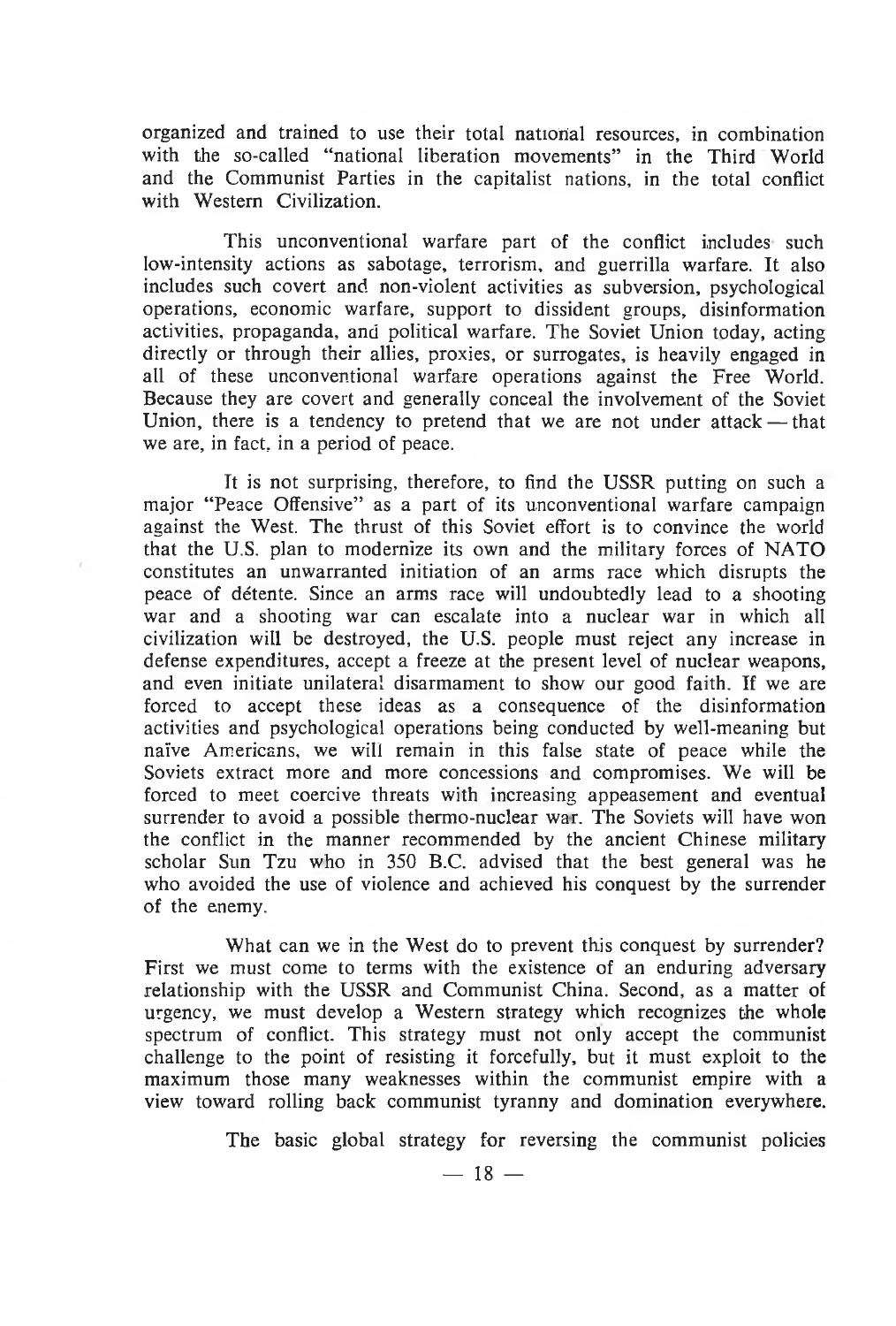and thereby guarantee the survival of the free world contains two basic elements:

- 1. The process of self-surrender by the free nations must be stopped, and
- 2. The process of liberation behind the Iron and Bamboo Curtains must be supported and hastened as much as possible.

There will be those who will have some objection to the second element of this strategy But just as surely as no football game was ever won without crossing the fifty yard line, only by adding an offensive component. the principle of the counterattack, will the U.S. arrive at a global strategy capable of guaranteeing peace and security for the West.

We must recognize that the Free World's most reliable allies are the enslaved peoples within the communist empire. Perhaps the real Achilles' heel of the whole Soviet power system will turn out to be the restiveness of the people within the Soviet camp. The fact that the Polish Solidarity Movement has grown several fold since the imposition of martial law gives some indication of the magnitude of this restiveness and the potential for resistance.

Since Communist tyrants fear nothing so much as the infiltration of ideas of freedom and justice into their sphere of influence, a non-violent, non-military truth campaign beamed at the enslaved peoples of the world will have a significant deterrent effect against future communist expansionism. In fact, the Free Nations of the world who find themselves confronted by an ever-increasing worldwide communist offensive can defend themselves by turning the tables and hitting Soviet imperialism in its most sensitive spot namely the internal resistance inside the Captive Nations.

For the United States to carry out this strategy, some important changes need to be made. The covert actions and human intelligence collection capabilities of the Central Intelligence Agency must be re-established. The Special Operations forces of the Army. Navy and Air Force must be expanded and restructured. Legislative restraints which protect communist imperialism and prevent or limit assistance to non-communist or anticommunist governments of the Third World must be removed. Perhaps most important, there is a need to expose and counter Soviet disinformation activities in the Free World with an expanded, modernized, and unapologetic series of freedom radio stations, such as Voice of America, Radio Free Europe, Radio Marti, and others.

Today in the world-wide political struggle between Communism and the West there are literally hundreds of millions of enslaved peoples who are searching for some form of encouragement which will lead to their eventual liberation They are one of the potentially most powerful spiritual and political forces in the world. They are, in fact, the West's strongest ally.

<sup>(</sup>Editor's note: this address by Hon. John Wilkinson, M.P. was delivered at the Conference<br>of the Anti-Bolshevik Bloc of Nations, ABN, held in Toronto, Canada on November<br>6-8, 1982.)